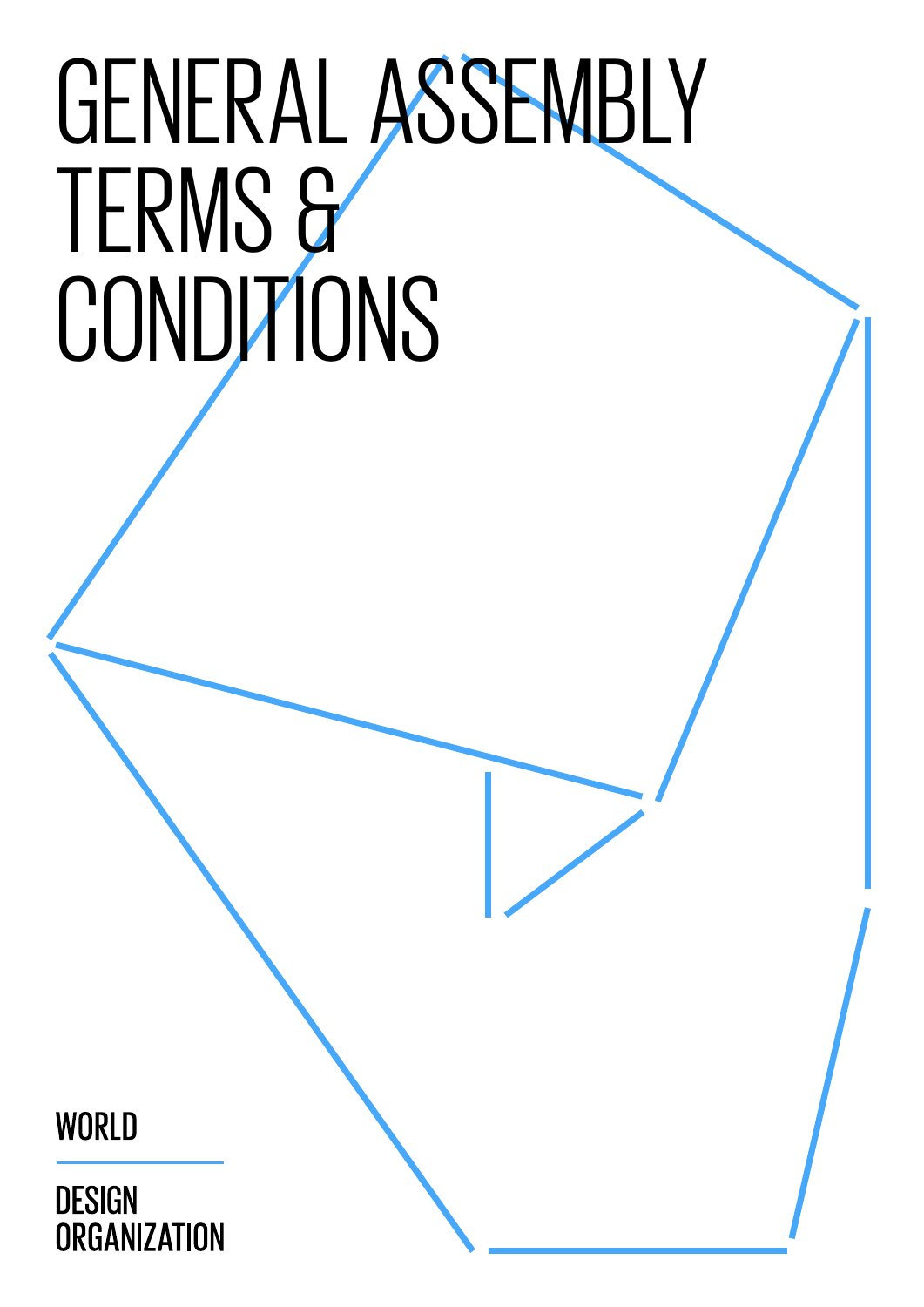# 1. INTRODUCTION

Each registered individual should read the terms and conditions below before completing the online registration process. After completing the online registration and submitting the form, it will be understood that the registered individuals have read, understood and agreed to all the content of this document.

The World Design Organization (WDO)™ reserves the right to amend these terms and conditions at any time and without prior notice.

The latest version of these terms and conditions is posted both in the online registration system and in the members' area of the WDO website (wdo.org).

### **Definitions**

The following definitions are established for the purpose of this document only:

- The 30th WDO General Assembly, hereafter referred to as 'the Event' will be held on 14-15 October 2017;
- The coordinator of the Event is the World Design Organization, hereafter referred to as 'WDO';
- − The Event will be held in Torino (Italy), hereafter referred to as 'the Host Country';
- − Member organizations are entitled to representation at the General Assembly by up to two (2) individuals, hereafter referred to as 'Delegates', who will be entitled to participate in the proceedings and place votes on behalf of their member organizations in accordance with the WDO Constitution and Bylaws;
- The General Assembly shall be closed to all other individuals except by special invitation from the Chairperson of the assembly – in accordance with the WDO Constitution and By-laws – to individuals who may observe the proceedings. Collectively, observers and individuals representing member organizations are referred to here as 'Attendees'.

These terms and conditions shall be governed and interpreted in accordance with the laws of Canada – the country of domicile of the headquarters of WDO.

# 2. PARTICIPANT OBLIGATIONS

# **Registration**

Delegates may access their online registration account using their organization's designated username and password to amend or cancel their online registration, including substitution of attending Delegates, from the launch date of the registration site six (6) months prior to the Event, until 29 September 2017, after which time all amendments and/or cancellations must be communicated directly to the Secretariat by email to [chantallya@wdo.org](mailto:chantallya%40wdo.org?subject=).

# **Travel & accommodation**

Travel and accommodation costs and arrangements are the responsibility of Attendees.

WDO recommends Attendees purchase adequate personal health and travel insurance for the duration of their trip.

Attendees with food and other allergies, or particular dietary requirements, are advised to pay special attention to the ingredients of meals.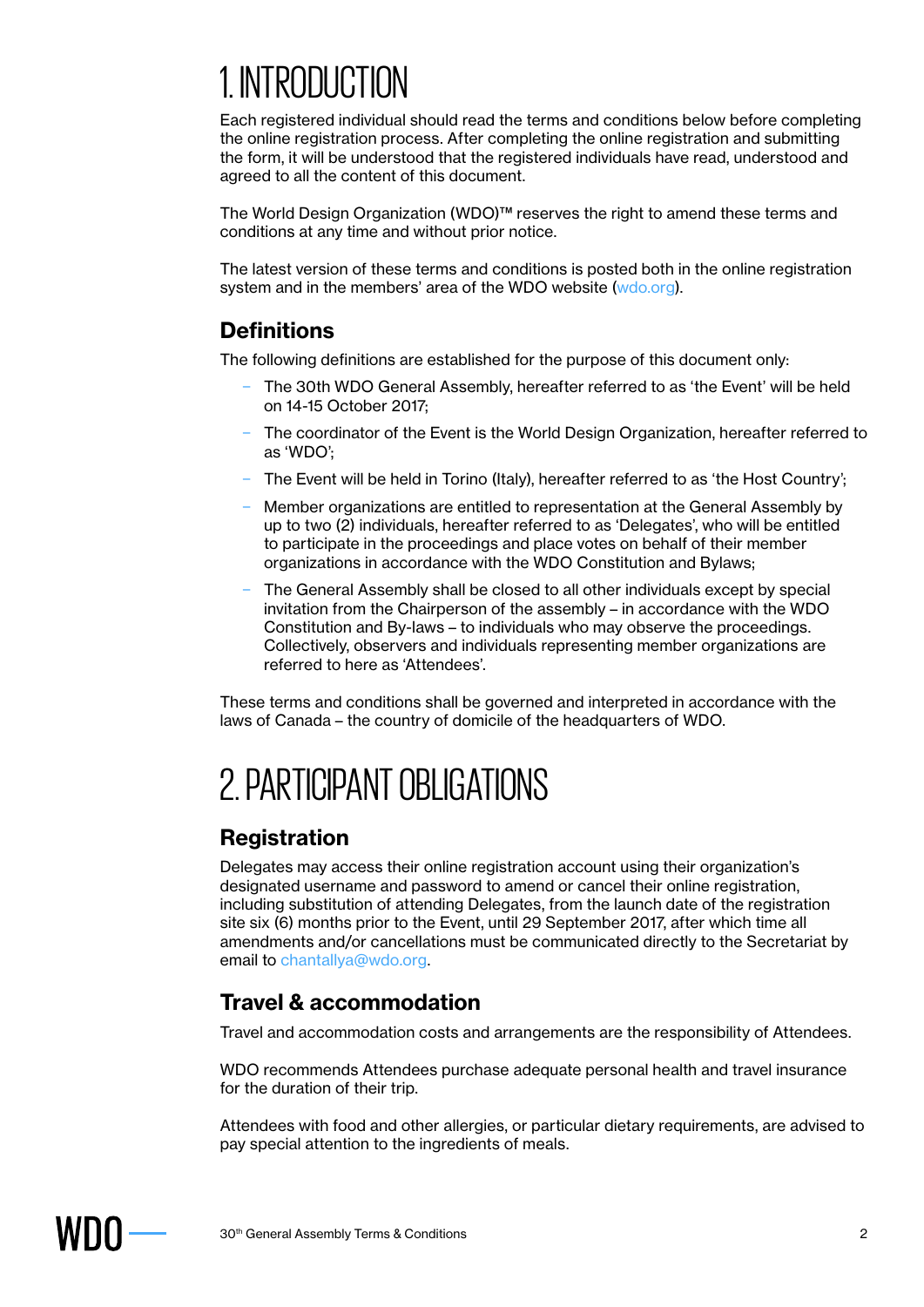# **Entry to Host Country**

Delegates registered for the Event are not automatically granted a visa for entry to the Host Country.

Attendees are responsible for having a valid passport and to apply for and obtain a valid visitor's visa for entry into the Host Country for the duration of the Event. Delegates who require a letter of invitation for visa purposes should indicate this in the drop-down menu during online registration. The letter will be sent from the Host via WDO following completion of the online registration process.

Attendees are strongly advised to check the relevant visa requirements with the government of the Host Country in advance of their dates of travel. For information on visa requirements for the Host Country, visit:<http://vistoperitalia.esteri.it/home/en>

The government of the Host Country holds the right to deny entry to Attendees who do not meet the requirements of a temporary tourist visa, or are prohibited from entering the Host Country in accordance with its laws and regulations.

# **Preparation & professional conduct**

WDO will deliver communications of good intentions to the registered Attendees relating to the registration process, agenda and proceedings, and logistics.

Attendees are expected to read all communications regarding the Event issued by WDO and respond in accordance with the deadlines stated.

Attendees are expected to be familiar with and abide by the regulations in the WDO Constitution and By-laws that govern their participation in the Event. Delegates are responsible for ensuring that all membership fees are paid in full prior to making arrangements to attend the Event. WDO will refuse entry to delegates who represent a member organization whose membership fees are not paid in full prior to the Event.

# 3. WDO'S OBLIGATIONS

# **Confidentiality**

When the Delegate enters personal information into the online registration form, WDO will retain this information for event operational requirements only and will not share this information with any third party.

# **Cancellation and postponement**

WDO reserves the right at any time, in accordance with the WDO Constitution and Bylaws, to cancel or postpone the Event, to change the venue and/or timelines, to make changes or amendments to the published programme, and to withdraw the invitation issued to attend the Event.

# **Admittance**

Registration for the Event does not guarantee entry. Specifically:

- a) Any delegate who represents a member organization that is not in good standing with WDO will be refused entry to the Event, in accordance with the WDO Constitution and By-laws;
- b) Any individual who has not registered online for the Event will be required to register onsite prior to admittance. Admittance, however, will be based on space availability within the venue;